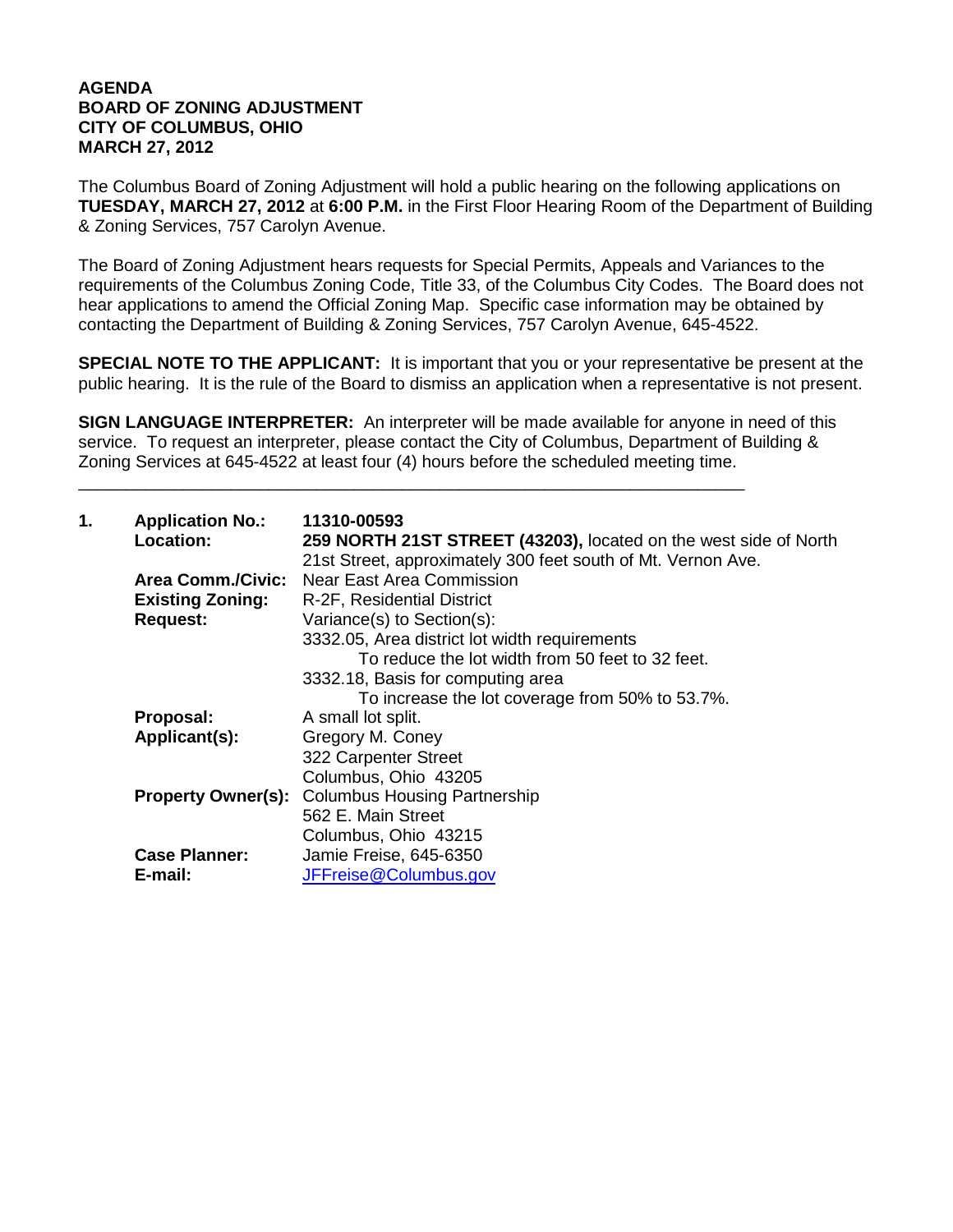| 2.<br><b>Application No.:</b><br>12310-00012 |                           |                                                                                                               |
|----------------------------------------------|---------------------------|---------------------------------------------------------------------------------------------------------------|
|                                              | Location:                 | 4080 NORTH HIGH STREET (43214), located at the northeast corner of                                            |
|                                              |                           | Glenmont Ave. & N. High St.                                                                                   |
|                                              | <b>Area Comm./Civic:</b>  | <b>Clintonville Area Commission</b>                                                                           |
|                                              | <b>Existing Zoning:</b>   | C-4, Commercial District                                                                                      |
|                                              | <b>Request:</b>           | Variances to Section(s):                                                                                      |
|                                              |                           | 3356.11, C-4 district setback lines.                                                                          |
|                                              |                           | To reduce the required building setback from 60 ft. to 12 ft. (48 ft.)<br>along High St.                      |
|                                              |                           | 3312.27, Parking setback line.                                                                                |
|                                              |                           | To reduce the required parking setback from 25 ft. to 1 ft. along                                             |
|                                              |                           | High St. and to 4.2 ft. along Glenmont Ave.                                                                   |
|                                              |                           | 3312.49, Minimum numbers of parking spaces required.                                                          |
|                                              |                           | To increase the maximum allowable number of parking spaces from                                               |
|                                              |                           | 24 to 29 (5 spaces).                                                                                          |
|                                              |                           | 3312.21, Landscaping and screening.                                                                           |
|                                              |                           | To not provide headlight screening along High St. and to not<br>provide landscape islands in the parking lot. |
|                                              | Proposal:                 | To construct a new bank building.                                                                             |
|                                              | Applicant(s):             | G.P.D. Group; c/o Andrew Richlen                                                                              |
|                                              |                           | 1801 Watermark Dr., Suite 150                                                                                 |
|                                              |                           | Columbus, Ohio 43215                                                                                          |
|                                              | <b>Property Owner(s):</b> | Dennis Green                                                                                                  |
|                                              |                           | 1404 E. 9th St.                                                                                               |
|                                              |                           | Cleveland, Ohio 44114                                                                                         |
|                                              | <b>Case Planner:</b>      | Dave Reiss, 645-7973                                                                                          |
|                                              | E-mail:                   | DJReiss@Columbus.gov                                                                                          |
|                                              |                           |                                                                                                               |

| 3. | <b>Application No.:</b>   | 12310-00017                                                          |  |
|----|---------------------------|----------------------------------------------------------------------|--|
|    | Location:                 | 1085 FRANK ROAD (43223), located on the south side of Frank Rd.,     |  |
|    |                           | extending the entire block between Brown Rd. and Hardy Parkway St.   |  |
|    | <b>Area Comm./Civic:</b>  | Southwest Area Commission                                            |  |
|    | <b>Existing Zoning:</b>   | C-3, Commercial & M, Manufacturing District                          |  |
|    | <b>Request:</b>           | Variances to Section(s):                                             |  |
|    |                           | 3312.11, Drive-up stacking area.                                     |  |
|    |                           | To reduce the required number of stacking spaces from 8 to 7.        |  |
|    |                           | 3312.27, Parking setback line.                                       |  |
|    |                           | To reduce the required parking setback from 10 ft. to 5 ft. along    |  |
|    |                           | Frank Rd. and along Brown Rd.                                        |  |
|    |                           | 3312.49, Minimum numbers of parking spaces required.                 |  |
|    |                           | To reduce the required number of parking spaces from 24 to 22.       |  |
|    |                           | 3357.04, Building lines in highway oriented commercial districts.    |  |
|    |                           | To reduce the required building setback from 60 ft. to 22 ft. for an |  |
|    |                           | existing fuel pump canopy and to 25 ft. for a new fuel pump canopy.  |  |
|    | Proposal:                 | To expand an existing gas station and convenience store operation.   |  |
|    | Applicant(s):             | Certified Oil Corp.; c/o Donald Plank; Plank Law Firm                |  |
|    |                           | 145 E. Rich St., 3rd Floor                                           |  |
|    |                           | Columbus, Ohio 43215                                                 |  |
|    | <b>Property Owner(s):</b> | Same as applicant.                                                   |  |
|    | <b>Case Planner:</b>      | Dave Reiss, 645-7973                                                 |  |
|    | E-mail:                   | DJReiss@Columbus.gov                                                 |  |
|    |                           |                                                                      |  |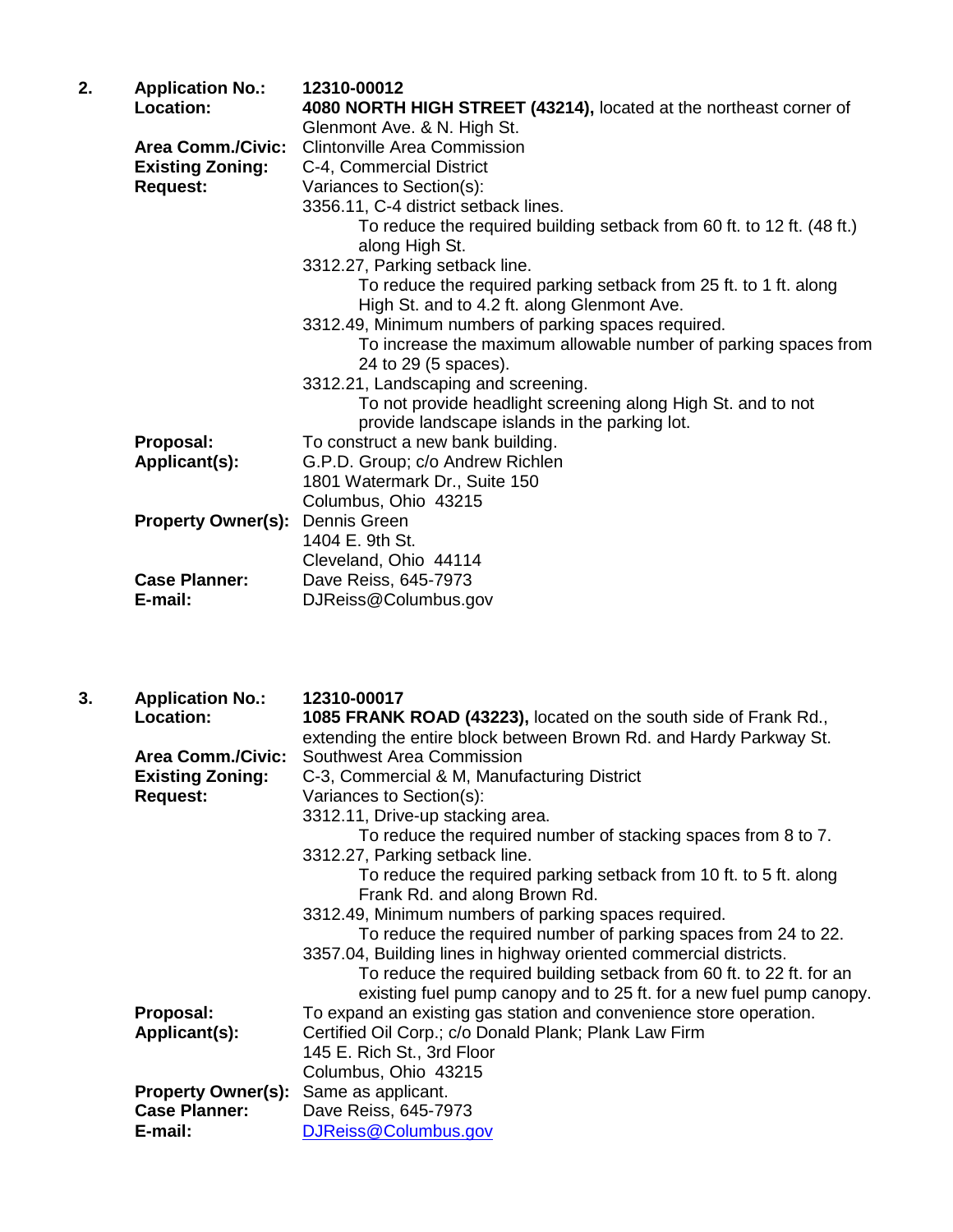| 4. | <b>Application No.:</b><br>Location:                                   | 12310-00016<br>116 WEST STARR AVE. (43201), located at the northeast corner of<br>Dennison Avenue and West Starr Avenue.                                                                               |
|----|------------------------------------------------------------------------|--------------------------------------------------------------------------------------------------------------------------------------------------------------------------------------------------------|
|    | <b>Area Comm./Civic:</b><br><b>Existing Zoning:</b><br><b>Request:</b> | Victorian Village Commission<br>ARO, Apartment Residential Office District<br>Variance(s) to Section(s):<br>3333.41(a), Standards.<br>To allow new construction on a site of less than one acre (.328) |
|    |                                                                        | acres).<br>3333.41(b), Standards.                                                                                                                                                                      |
|    |                                                                        | To allow 37.2 development units per acre.<br>3333.41(c), Standards.                                                                                                                                    |
|    |                                                                        | To exceed the maximum of 8 town houses permitted by 2 (10).<br>3333.41(d), Standards.                                                                                                                  |
|    |                                                                        | To increase the lot area from 55% to 57% and to reduce the private<br>open space from 20% to 0.                                                                                                        |
|    |                                                                        | 3333.41(i), Standards.<br>To reduce the western side yard from 7.5' to 1.5'.<br>3333.41(j), Standards.                                                                                                 |
|    |                                                                        | To reduce the building setback from 25' to 11.7'.<br>3333.41(k), Standards.                                                                                                                            |
|    |                                                                        | To reduce the building line to the rear lot line from 10' to 1'.<br>3333.41(t), Standards.                                                                                                             |
|    |                                                                        | To reduce the common open space from 400 sq.ft. to 0.<br>3333.41(u), Standards.                                                                                                                        |
|    |                                                                        | To allow access to parking spaces to be owned by another party<br>other than the Homeowners Association.                                                                                               |
|    |                                                                        | 3321.05(A,1), Vision Clearance<br>To encroach 8' into the vision clearance triangle.                                                                                                                   |
|    | Proposal:                                                              | A 10 unit townhouse residential complex on .328 acre site.                                                                                                                                             |
|    | Applicant(s):                                                          | Snyder-Barker Investments, LLC, c/o Jack Reynolds                                                                                                                                                      |
|    |                                                                        | 37 West Broad Street                                                                                                                                                                                   |
|    |                                                                        | Columbus, Ohio 43215<br>Property Owner(s): West Third Plaza, Ltd.<br>29 West Third Avenue                                                                                                              |
|    | <b>Case Planner:</b><br>E-mail:                                        | Columbus, Ohio 43201<br>Jamie Freise, 645-6350<br>JFFreise@Columbus.gov                                                                                                                                |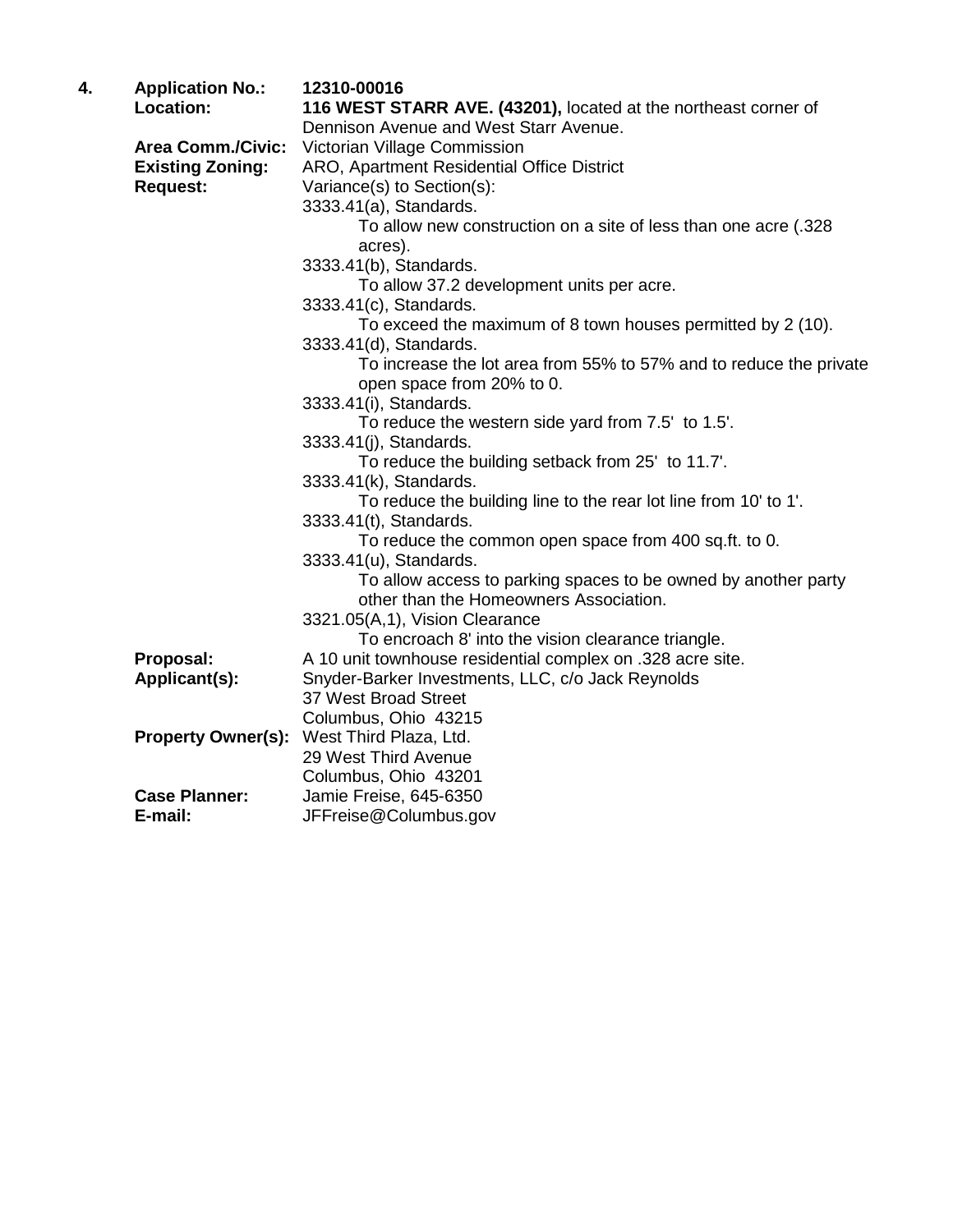| 5. | <b>Application No.:</b><br><b>Location:</b> | 12310-00018<br>5130-40 TRABUE ROAD (43228), located on the north side of Trabue                                                         |  |
|----|---------------------------------------------|-----------------------------------------------------------------------------------------------------------------------------------------|--|
|    |                                             | Road, approximately 547 feet east of Walcutt Road.                                                                                      |  |
|    | <b>Area Comm./Civic:</b>                    | None                                                                                                                                    |  |
|    | <b>Existing Zoning:</b>                     | L-M, Limited Manufacturing District                                                                                                     |  |
|    | <b>Request:</b>                             | Variance(s) to Section(s):                                                                                                              |  |
|    |                                             | 3312.43, Required surface for parking.                                                                                                  |  |
|    |                                             | To allow a gravel parking area.                                                                                                         |  |
|    |                                             | 3363.41, Storage.                                                                                                                       |  |
|    |                                             | To reduce the storage setback from Residentially zoned property<br>from 100 feet to 20 feet.                                            |  |
|    | Proposal:                                   | Outdoor storage of boats and RV's.                                                                                                      |  |
|    | Applicant(s):                               | Cornerstone Engineering and Planning Company, c/o Mike Williamson                                                                       |  |
|    |                                             | 5543 1/2 US HWY 42                                                                                                                      |  |
|    |                                             | Mount Gilead, Ohio 43338                                                                                                                |  |
|    | <b>Property Owner(s):</b>                   | Trabue Road Self Storage, LLC., c/o Jeff Cutler                                                                                         |  |
|    |                                             | 7525 Perry Road                                                                                                                         |  |
|    |                                             | Delaware, Ohio 43015                                                                                                                    |  |
|    | <b>Case Planner:</b>                        | Jamie Freise, 645-6350                                                                                                                  |  |
|    | E-mail:                                     | JFFreise@Columbus.gov                                                                                                                   |  |
|    |                                             |                                                                                                                                         |  |
| 6. | <b>Application No.:</b>                     | 12310-00019                                                                                                                             |  |
|    | Location:                                   | 484 EAST KOSSUTH STREET (43206), located at the northeast corner of                                                                     |  |
|    |                                             | E. Kossuth St. & S. Washington Ave.                                                                                                     |  |
|    | <b>Area Comm./Civic:</b>                    | South Side Area Commission                                                                                                              |  |
|    | <b>Existing Zoning:</b><br><b>Request:</b>  | R-2F, Residential District                                                                                                              |  |
|    |                                             | Variances to Section(s):                                                                                                                |  |
|    |                                             | 3312.49, Minimum numbers of parking spaces required.                                                                                    |  |
|    |                                             | To reduce the required number of parking spaces from 4 to 3.                                                                            |  |
|    |                                             | 3321.05, Vision clearance.                                                                                                              |  |
|    |                                             | To reduce the minimum vision clearance triangle from a street to an                                                                     |  |
|    |                                             | alley from 10 ft. x 10 ft. to 3 ft. x 3 ft.                                                                                             |  |
|    |                                             | 3332.22, Building lines on corner lots -- Exceptions.                                                                                   |  |
|    |                                             | To reduce the building line for a dwelling from 20% of the lot's width                                                                  |  |
|    |                                             | (8 ft.) to 7.5% of the lot's width (3 ft.) along the western property line                                                              |  |
|    |                                             | and to reduce the building line for a detached garage on a corner lot                                                                   |  |
|    |                                             | from 10 ft. to 3 ft. along the west property line                                                                                       |  |
|    |                                             | 3332.25, Maximum side yards required.                                                                                                   |  |
|    |                                             | To reduce the maximum side yard required from 20% of the lot's<br>width $(8 \text{ ft.})$ to 15% of the lot's width $(6 \text{ ft.})$ . |  |
|    | Proposal:                                   | To construct a 2-family dwelling.                                                                                                       |  |
|    | Applicant(s):                               | James A. Wright; c/o Residential Designed Solutions, Inc.                                                                               |  |
|    |                                             | 7844 Flint Rd.                                                                                                                          |  |
|    |                                             | Columbus, Ohio 43235                                                                                                                    |  |
|    | <b>Property Owner(s):</b>                   | <b>Howard Gatoff</b>                                                                                                                    |  |
|    |                                             | 411 Reinhard Ave.                                                                                                                       |  |
|    |                                             | Columbus, Ohio 43206                                                                                                                    |  |
|    | <b>Case Planner:</b>                        | Dave Reiss, 645-7973                                                                                                                    |  |
|    | E-mail:                                     | DJReiss@Columbus.gov                                                                                                                    |  |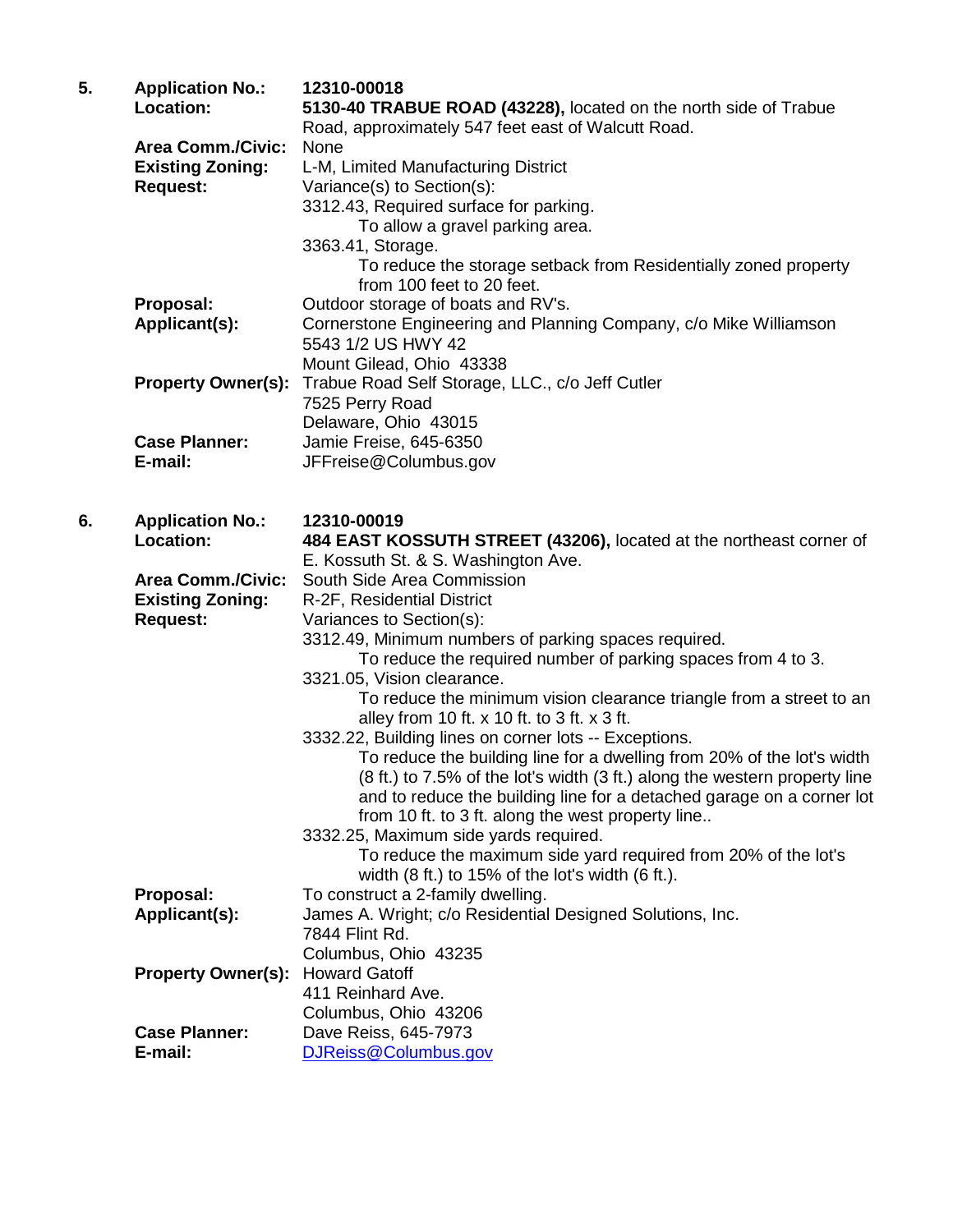| 7. | <b>Application No.:</b>   | 12310-00023                                                               |  |
|----|---------------------------|---------------------------------------------------------------------------|--|
|    | Location:                 | 217 EAST MOLER STREET (43206), located on the southeast corner of         |  |
|    |                           | Moler Street and 6th Street.                                              |  |
|    | <b>Area Comm./Civic:</b>  | Columbus Southside Area Commission                                        |  |
|    | <b>Existing Zoning:</b>   | R-2F, Residential District                                                |  |
|    | <b>Request:</b>           | Variance(s) to Section(s):                                                |  |
|    |                           | 3321.05(B,2), Vision clearance.                                           |  |
|    |                           | To allow a structure to encroach into the vision clearance triangle.      |  |
|    | Proposal:                 | To allow an existing deck to encroach into the vision clearance triangle. |  |
|    | Applicant(s):             | Dava Shamblin                                                             |  |
|    |                           | 217 E. Moler Street                                                       |  |
|    |                           | Columbus, Ohio 43206                                                      |  |
|    | <b>Property Owner(s):</b> | Applicant                                                                 |  |
|    | <b>Case Planner:</b>      | Jamie Freise, 645-6350                                                    |  |
|    | E-mail:                   | JFFreise@Columbus.gov                                                     |  |

## **HOLDOVER CASES**

| 8. | <b>Application No.:</b><br>Location:       | 11310-00732                                                                                                         |  |
|----|--------------------------------------------|---------------------------------------------------------------------------------------------------------------------|--|
|    |                                            | 1006 SOUTH HIGH STREET (43206), located at the southeast corner of                                                  |  |
|    |                                            | South High Street and Stewart Avenue.                                                                               |  |
|    | <b>Area Comm./Civic:</b>                   | <b>Brewery District</b>                                                                                             |  |
|    | <b>Existing Zoning:</b><br><b>Request:</b> | C-4, Commercial District                                                                                            |  |
|    |                                            | Variance(s) to Section(s):                                                                                          |  |
|    |                                            | 3372.604(A), Setback requirements                                                                                   |  |
|    |                                            | To increase the building setback from 10 feet to 55 feet.                                                           |  |
|    |                                            | 3372.609(A), Parking and circulation                                                                                |  |
|    |                                            | To allow parking, stacking and circulation within the building<br>setback and the street right of way liine.        |  |
|    |                                            | 3372.604(B), Setback requirements                                                                                   |  |
|    |                                            | To allow parking on the side of a building.                                                                         |  |
|    |                                            | 3372.604(B), Setback requirements                                                                                   |  |
|    |                                            | To permit a parking and maneuvering setback of less than five (5) ft<br>opposite the Pearl Street right-of-way line |  |
|    |                                            | 3312.09, To permit an aisle less than 17 ft wide for 75° angled parking                                             |  |
|    |                                            | spaces.                                                                                                             |  |
|    | Proposal:                                  | To raze and rebuild a McDonald's.                                                                                   |  |
|    | Applicant(s):                              | GPD Group, c/o Lynsey Ondecker                                                                                      |  |
|    |                                            | 1801 Watermark Drive, Ste 150                                                                                       |  |
|    |                                            | Columbus, Ohio 43215                                                                                                |  |
|    | <b>Property Owner(s):</b>                  | McDonald's USA LLC, c/o David Warren                                                                                |  |
|    |                                            | 2 Easton Oval, Ste 209                                                                                              |  |
|    |                                            | Columbus, Ohio 43219                                                                                                |  |
|    | <b>Case Planner:</b>                       | Jamie Freise, 645-6350                                                                                              |  |
|    | E-mail:                                    | JFFreise@Columbus.gov                                                                                               |  |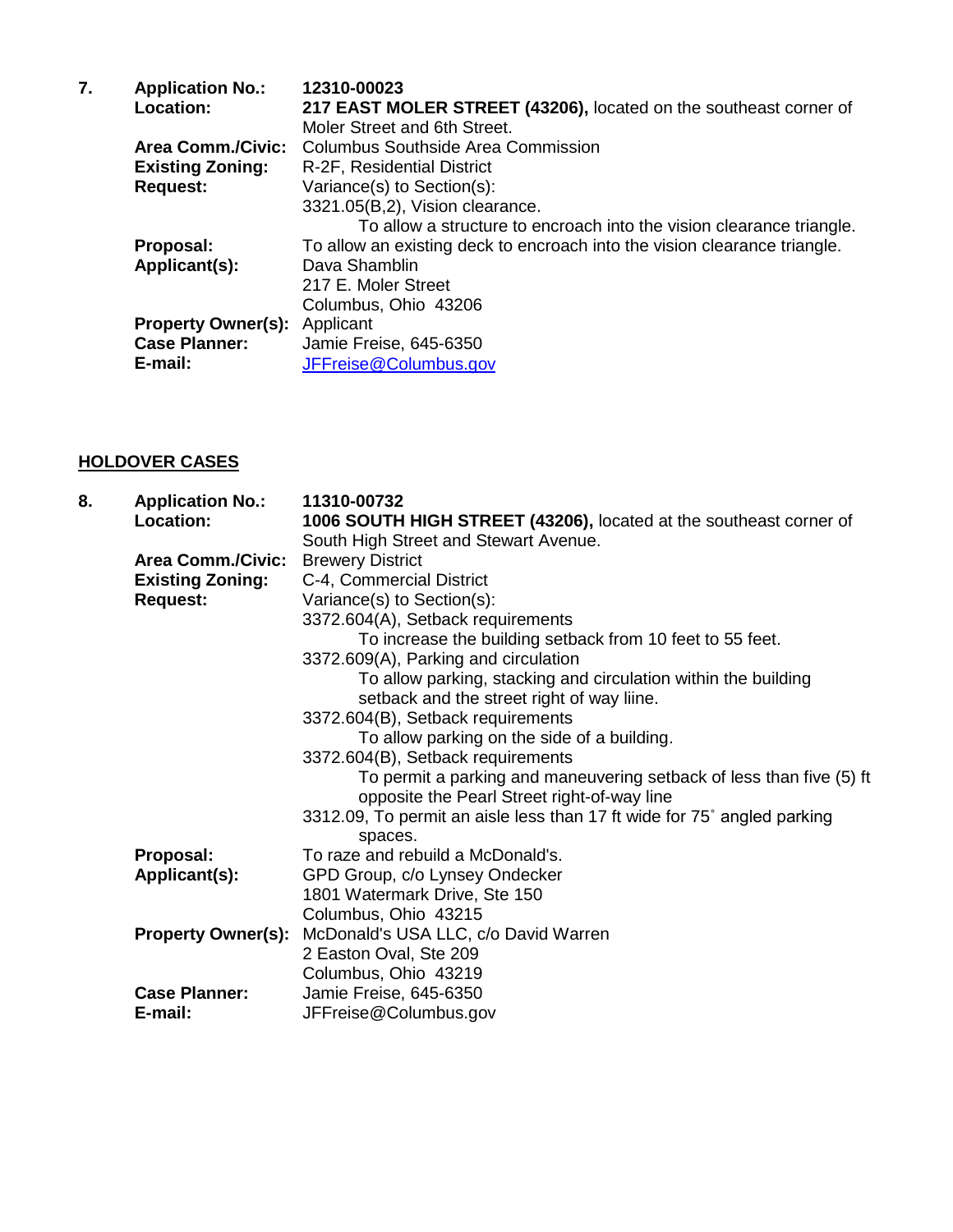| 9. | <b>Application No.:</b>   | 11310-00669                                                                                                                                                                                                                                                            |  |
|----|---------------------------|------------------------------------------------------------------------------------------------------------------------------------------------------------------------------------------------------------------------------------------------------------------------|--|
|    | Location:                 | 150 WEST LANE AVENUE (43201), located on the north side of Lane                                                                                                                                                                                                        |  |
|    | <b>Area Comm./Civic:</b>  | Ave., approximately 90 ft. east of Neil Ave.<br>University Area Commission                                                                                                                                                                                             |  |
|    | <b>Existing Zoning:</b>   | AR-4, Apartment Residential District                                                                                                                                                                                                                                   |  |
|    | <b>Request:</b>           | Variances to Sections:                                                                                                                                                                                                                                                 |  |
|    |                           | 3372.563, Maximum lot coverage.                                                                                                                                                                                                                                        |  |
|    |                           | To increase the allowable lot coverage from not more than 40% of                                                                                                                                                                                                       |  |
|    |                           | the lot area to 42.99% of the lot area.                                                                                                                                                                                                                                |  |
|    |                           | 3372.564, Parking.                                                                                                                                                                                                                                                     |  |
|    |                           | To reduce the minimum number of required parking spaces from<br>152 to 66 (86 spaces).                                                                                                                                                                                 |  |
|    |                           | 3372.565, Building lines.                                                                                                                                                                                                                                              |  |
|    |                           | To permit the building setback to be 11 ft. 4 in., instead of by the<br>average of the setbacks of the nearest buildings on each side of the<br>subject lot; approximately 18 ft. would be the average.                                                                |  |
|    |                           | 3372.566, Building separation and size.                                                                                                                                                                                                                                |  |
|    |                           | To permit the maximum building size to exceed 10,200 sq. ft.; to<br>allow a building of 57,808 sq. ft.; 47,608 sq. ft. larger than                                                                                                                                     |  |
|    |                           | allowable.                                                                                                                                                                                                                                                             |  |
|    |                           | 3372.567, Maximum floor area.                                                                                                                                                                                                                                          |  |
|    |                           | To increase a building's floor area ratio from .80 to 1.61; an<br>increase of .81.                                                                                                                                                                                     |  |
|    |                           | 3372.568, Height.                                                                                                                                                                                                                                                      |  |
|    |                           | To increase the mean height of a building from between the<br>cornice/eave and the highest roof point from 35 ft. from the finished<br>grade line of the lot to 60 ft. and to increase the allowable height of<br>other portions of the building from 40 ft. to 60 ft. |  |
|    | Proposal:                 | To construct a 40 unit apartment building.                                                                                                                                                                                                                             |  |
|    | Applicant(s):             | Edwards Companies; c/o Michael T. Shannon; Crabbe, Brown & James,                                                                                                                                                                                                      |  |
|    |                           | L.L.P.                                                                                                                                                                                                                                                                 |  |
|    |                           | 500 S. Front St., Suite 1200                                                                                                                                                                                                                                           |  |
|    |                           | Columbus, Ohio 43215                                                                                                                                                                                                                                                   |  |
|    | <b>Property Owner(s):</b> | Doric Properties; c/o Chris Yessios                                                                                                                                                                                                                                    |  |
|    |                           | 52 E. 15th Ave.                                                                                                                                                                                                                                                        |  |
|    |                           | Columbus, Ohio 43201                                                                                                                                                                                                                                                   |  |
|    | <b>Case Planner:</b>      | Dave Reiss, 645-7973                                                                                                                                                                                                                                                   |  |
|    | E-mail:                   | DJReiss@Columbus.gov                                                                                                                                                                                                                                                   |  |
|    |                           |                                                                                                                                                                                                                                                                        |  |

| 10. | <b>Application No.:</b><br>Location: | 12310-00077<br>1644 NORTH HIGH STREET (43201), located at the northeast corner of<br>High Street and Chittenden.                                                                                                                                              |
|-----|--------------------------------------|---------------------------------------------------------------------------------------------------------------------------------------------------------------------------------------------------------------------------------------------------------------|
|     | <b>Area Comm./Civic:</b>             | <b>University Area Commission</b>                                                                                                                                                                                                                             |
|     | <b>Existing Zoning:</b>              | C-4, Commercial District                                                                                                                                                                                                                                      |
|     | <b>Request:</b>                      | Variance(s) to Section(s):                                                                                                                                                                                                                                    |
|     |                                      | 3312.49C, Minimum number of automobile parking spaces required.<br>To reduce the minimum number of parking spaces from 6 to 0.<br>3312.49B, Minimum number of bicycle parking spaces required.<br>To reduce the minimum number of parking spaces from 2 to 0. |
|     | Proposal:<br>Applicant(s):           | To convert an existing retail space to restaurant use.<br>Wenfei Wang                                                                                                                                                                                         |